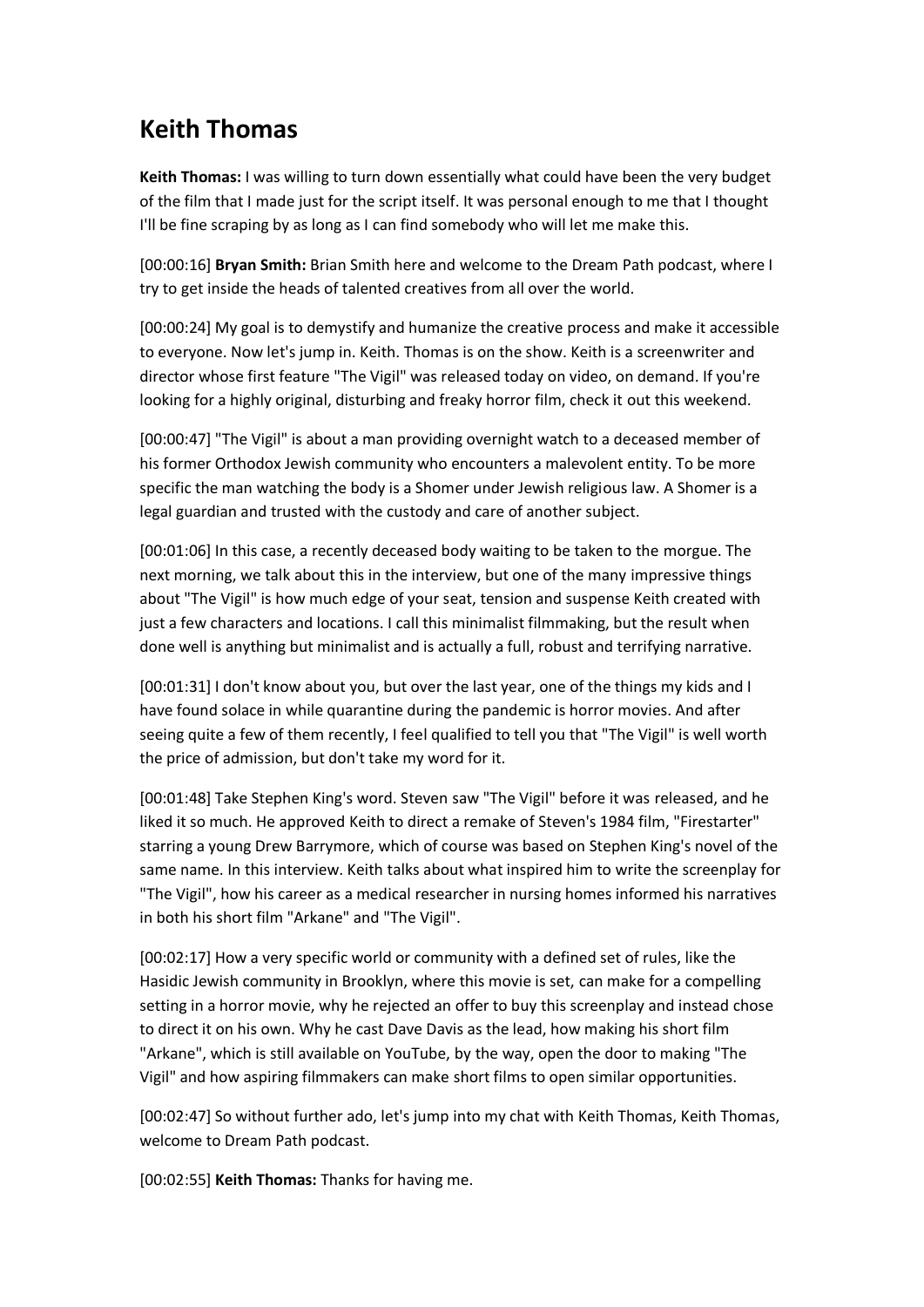[00:02:56] **Bryan Smith:** Yeah, I've been really looking forward to this because I watched the film, "The Vigil" and thank you for the screener, by the way your people sent me the screener. And I really appreciated the minimalism of the movie.

[00:03:09] I think that really added to. How freaky it got as things progressed. And ironically for me, the fewer locations and the fewer actual plot points that are happening, you know, actions, the more you're focused on the internal part of what's happening and the more you get to see the protagonists face and the closeups, and really focus in on just the freakiness of what is going down in this movie.

[00:03:40] So I wanted to comment right out of the gate about the minimalism of the movie and ask you if that was intentional on your part due to budget, intentional, due to just wanting to create a film that has those elements, those psychological elements without the focus, the extraneous focus of extra characters and sets and that type of thing.

[00:04:05] **Keith Thomas:** You know what, it's kind of a combination of all of the above in that for budgetary reasons. I knew. So, I guess to back it up, I would say it was going to be my first feature. And that was kind of what I always intended. And so, I knew I was not going to get that much money in terms of budget. So, I knew I had to make it very contained and kind of, you know, bring it down. At the same time, you know, when I had written the script, uh, my manager kind of sent it out and there were a few people interested in buying it, but not letting me direct and actually upping the budget. Hmm. And I thought that was silly. It didn't make any sense. Why would you throw a bunch of money at this and why would you expand it?

[00:04:49] I thought streamlining, it made a lot of sense. For me as a first-time filmmaker, in terms of the, this being the first feature and B the story, he didn't need it. I liked it being very minimal. It literally is, you know, a dark night of the soul for one person, and there are some characters that move in and out of that orbit.

[00:05:06] But we didn't need to be anywhere, but in front of that body for most of it. So, there was kind of a simplicity to that and as the script kind of morphed and did its thing, sure, there were other additional scenes that I cut in the scripting phase that I pay for budget or just because it just didn't seem necessary.

[00:05:25] For example, there was a scene that I had written there. There's a part of our main characters backstory is a traumatic event and associated with that traumatic event was a scene that I'd written that involved, an ambulance that involved, you know, ambulance, traveling to a hospital and a scene in the back of that ambulance.

[00:05:40] And that was one of those things. Whereas the, you know, Yeah, it could have added a little, but we just did it. Didn't need it. The film didn't need it and we didn't need it for the budget. So, it was all of those things kind of combined. It just made sense for it to be streamlined and minimalistic in terms of the story we were telling.

[00:05:56] **Bryan Smith:** So, let's go back to the moment where you have an offer to buy your screenplay. As someone who is just coming up in the film world and you have a short under your belt, which was fantastic by the way, I saw it on YouTube. Oh, thanks. So you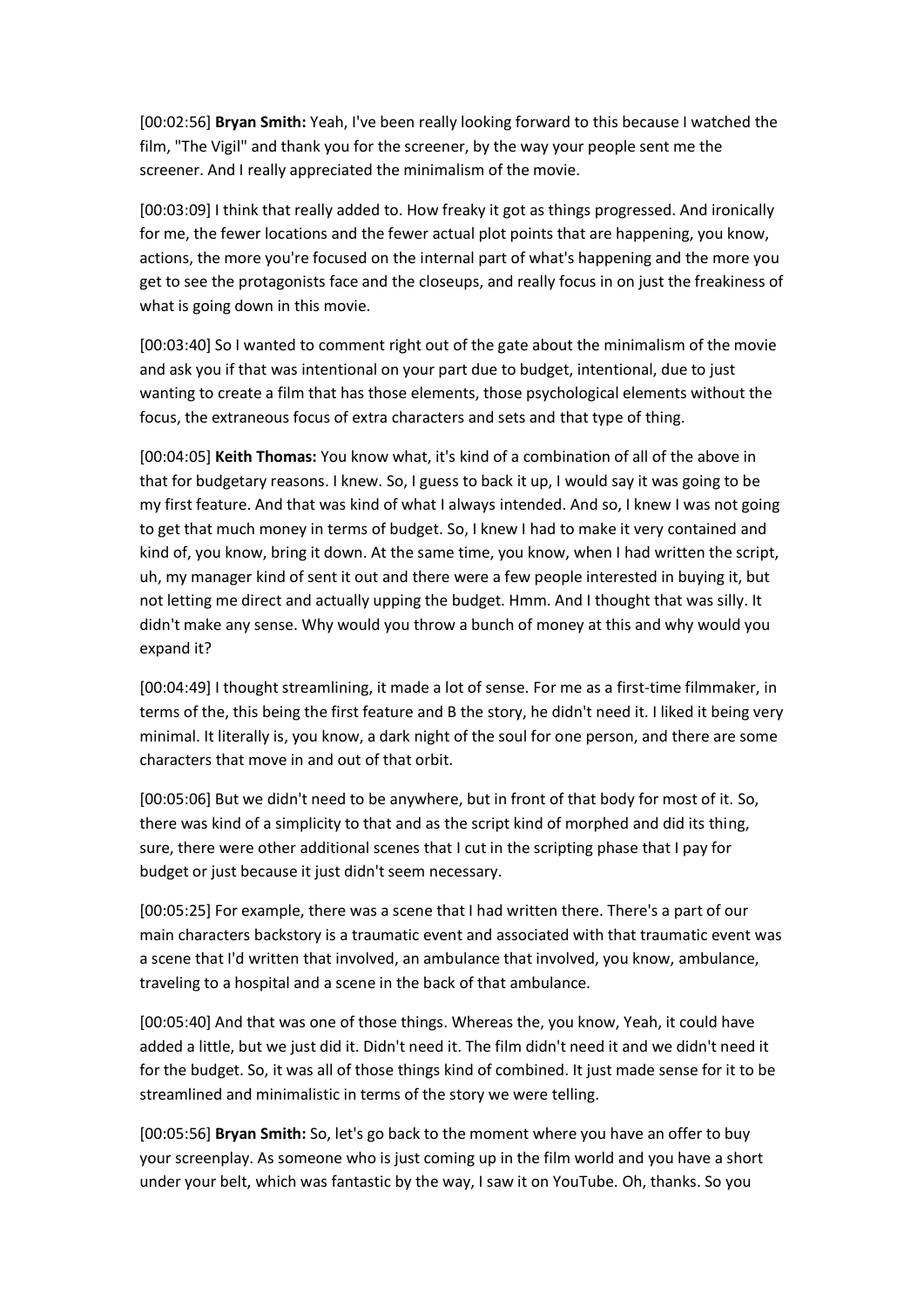have this short under your belt, but you are pretty much brand new to the feature film world and you're offered money on this screenplay, was that a crossroads for you or was it an easy decision to just say "Nope. We're going to make this the way I envisioned".

[00:06:29] **Keith Thomas:** You know, for, for a hot second. It was, there was some thought I, you know, there was, I had a meeting, so there was some interest in it. And I actually had a meeting with a production company about it.

[00:06:41] And it was pretty obvious that I wasn't going to be allowed to direct, which it depended on how much I was being offered. So yeah, it was definitely a moment where I thought, okay, huh, maybe I could sell this if the price is right and be okay with directing something else. I had written a feature film version of "Arkane".

[00:06:59] Because "Arkane" was essentially, a promo if you know, a way a showcase of a feature version of that story. And that was something else that I had been shopping at the time. But once I got in those conversations and we started talking about, "Ooh, what would "The Vigil" become? It was clear that A, it wouldn't be right for "The Vigil" and B I didn't want to lose that opportunity.

[00:07:21] So, you know, I was willing to turn down essentially what could have been the very budget of the film that I made just for the script itself. I turned that down to you, make it be the first feature. It was personal enough to me that I thought, you know, I'll be fine, you know, scraping by as long as I can find somebody who will let me make this.

[00:07:41] **Bryan Smith:** That's interesting because I would imagine as a filmmaker making my way into that world, that the money has to be so enticing because you're struggling. You're trying to figure out a way to fund your own projects. And here you are given a, an offer of an amount that would allow you to pretty much fund a brand-new project, just walk away and keep going, but.

[00:08:05] **Keith Thomas:** Make something else.

[00:08:06] **Bryan Smith:** But I'm glad that you held onto it because. I think this felt like it was personal for you. And I don't know why that is because I don't know you, but it felt like it really came from a place of understanding of this community that has Siddiq Jewish community. It came from a place of understanding of horror history.

[00:08:29] And I've, I've heard you in other interviews, talk about "The Exorcist" being one of your influences, which still to this day, I think I have psychic scars from, because it's like I am a child of the seventies and I don't know why my parents let me watch that movie, but they did. And I'm still paying for it to this day, but you can really tell that this is a labor of love when you're watching this film and beautifully executed in terms of the casting.

[00:08:56] Fantastic. Let's talk about the lead character. Yeah. Dave Davis, who is this chameleon-like actor that I did not know before I watched this film, but I looked at his IMDB and he kind of reminds me and how many films he's been in and the different roles he's played. Have you ever heard of Cliff Curtis?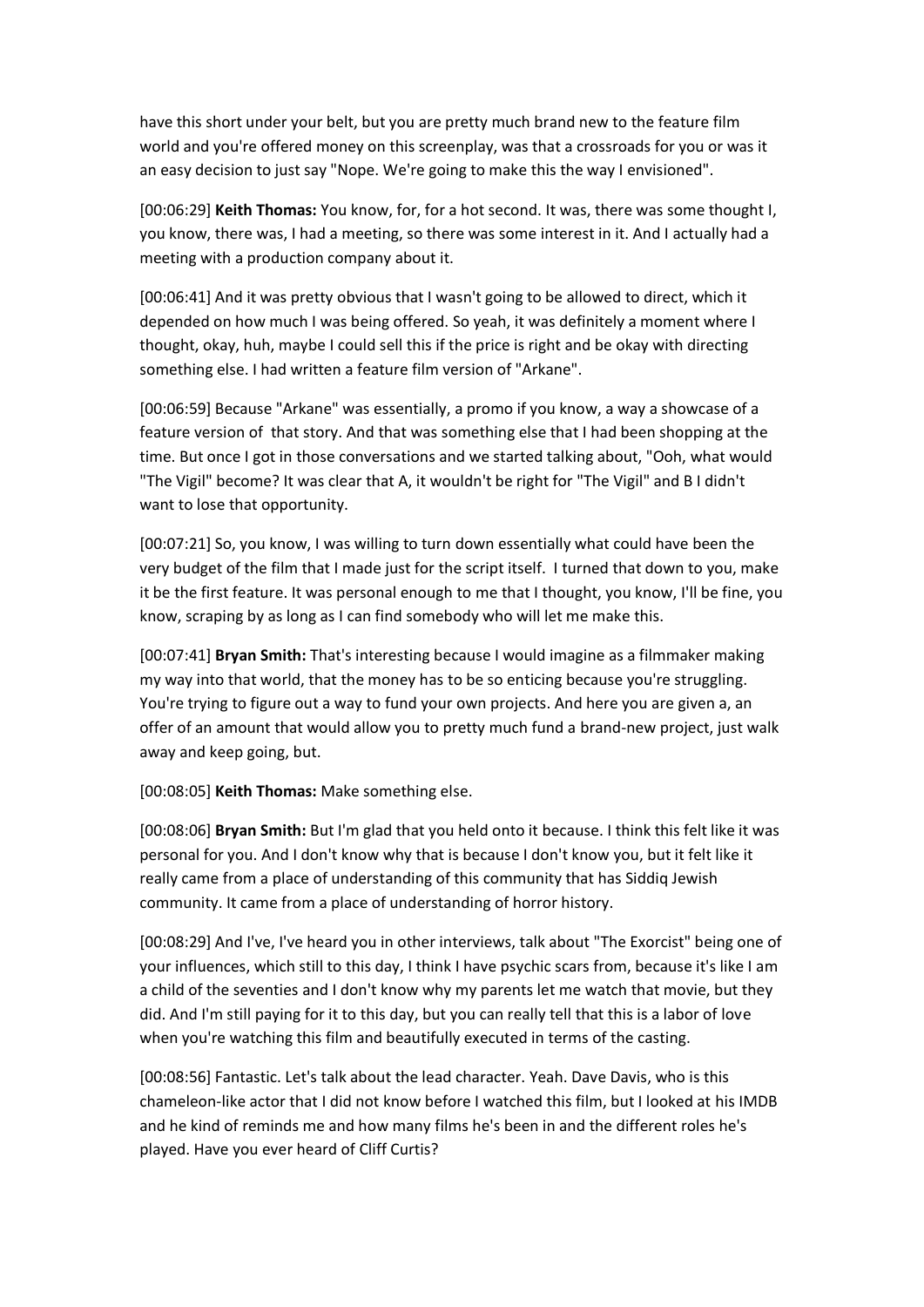[00:09:17] **Keith Thomas:** Sure.

[00:09:18] **Bryan Smith:** From "Whale Rider", he kind of reminds me of Cliff Curtis in a way he has this. Like handsome lead role vibe to him, but he can do anything. And I think his comfort zone is in support roles and character acting. So how did you find him and what made him right for this role?

[00:09:40] **Keith Thomas:** You know, this, the whole story of kind of how "The Vigil" got made is very much a story of kind of serendipity and , just the things coming together, kind of out of the blue, you know, it began, like I said, I had gotten the offer for the script without my services as a director, and I turned that down and then my manager just happened to suggest to me, you know, I've got these other producers, they make horror films. That's all they make. But I think you're going to find them fascinating. They read the script. They're interested in meeting you. I went to meet with them in LA and, I walk in and they're two young guys in their twenties, Orthodox Jews with Yakamas who are in a room with just tons of horror memorabilia. And just from that moment, it was like, wow, like, who else can make this movie? Like Orthodox Jews who love horror? So, from that moment, there were just many more instances of the same sort of thing.

[00:10:32] So with casting. I had written the script with a face in my head. It's impossible when you're writing, not to put yourself in these characters. So it wasn't that I saw myself as Yakov. It was more that I just, I had an idea of who he needed to be like, what do you need to look like and feel like. We were casting, and I was talking to a lot of really good actors, actors who were either from the community or spoke Yiddish or knew the world and as amazing as they were, they, I just, wasn't finding my Yakov the, the, the kind of gut thing. And so I took a break from casting for a little bit. For like a few days, I was just like, "I can't do this anymore I need to take a break", and I happened to be flicking through Netflix or one of the streamers and came across this movie "Bomb City" in which Dave Davis plays a punk in 1980s, Texas. He's got a giant green Mohawk, but I knew two things looking at him in that number one, he just had this, he was able to wear his emotions and his expressiveness in a way that I thought, yes, that is Yakov that that's the character.

[00:11:40] That's the face. And the second thing that I knew is just we Jews know each other. And I could tell, I was like, "this guy's Jewish". I can, even with that green mohawk, I know. And I was right. And I told my producers about him. I said, "Hey, this is the kind of guy I need". Like someone who could do this and like, well, contact him.

[00:12:00] So I did, and he read the script and he has his own stories about what happened when he read the script. But he was like, yeah, I want to do this. Now Dave's like me, neither of us have Jewish names, but we both come from Jewish backgrounds and, you know, Dave really threw himself into this project far beyond what I even envisioned.

[00:12:19] He didn't know any Yiddish when he showed up. But he just threw himself into the community. He studied, um, he learned all that dialect and it is a very particular, it's not just Yiddish. It's a particular pronunciation of the Yiddish that even our advisors, people who were Hasidic, who grew up in that neighborhood, they were like blown away by what he was doing.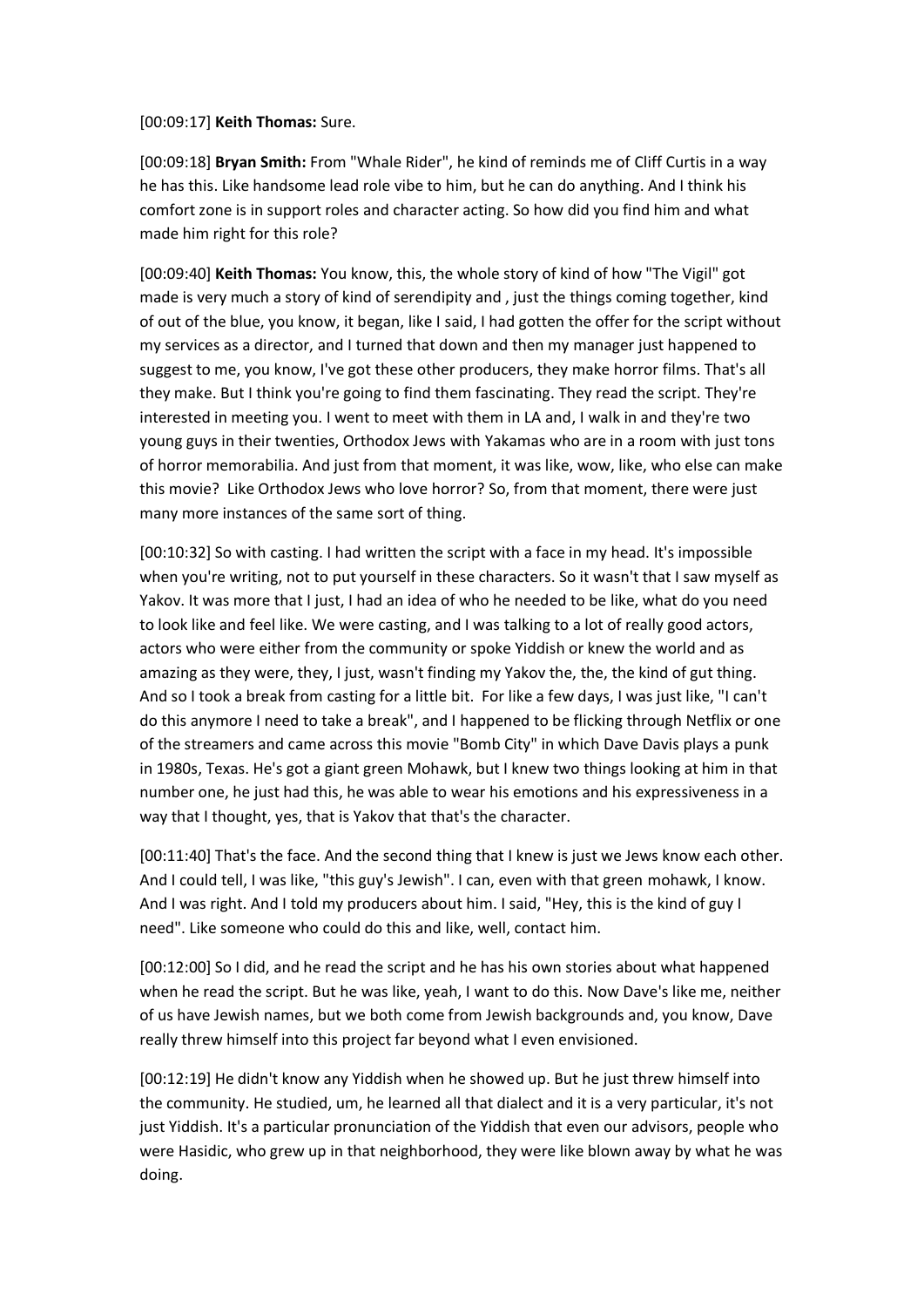[00:12:40] So that's just on the technical level in terms of his pronunciation. And, but he also just embodied the thing. You know, he talks about how exhausting the shoot was in a lot of ways, it was productive, he really enjoyed it, but it was still exhausting because he was scared for those four weeks that we were shooting.

[00:12:59] He had to be able to put himself in this place. Where without much dialogue, he had to show just on his face, this sort of this terror and this struggle. And, you know, like I said, it just, I just happened to see Bob city and notice him like that. And my gut said, yeah, this is the guy. This is Yakov. And, and he, he truly became him. Couldn't have been anyone else.

[00:13:21] **Bryan Smith:** So, you, you literally just saw him and then saw this possibility, saw the potential yeah. From his role in "Bomb City".

[00:13:29] **Keith Thomas:** Yeah. And it was funny because I had heard that about casting before in terms of like this gut thing. And there were definitely, you know, you kind of struggle, you're like, well, he's going to have to learn the Yiddish. I've got another actor here who knows the Yiddish already, who knows this neighborhood who grew up like just blocks away from here. And yet I'm pushing for the guy who doesn't know the Yiddish, but my gut just told me that Dave can do this.

[00:13:55] Dave is going to throw himself into this and he can do it. And if he does that, we're going to get the performance that is beyond the kind of what we might expect. And, and I think that's what Dave did.

[00:14:07] **Bryan Smith:** Yeah, he did it with a aplomb for sure. Now, uh, what I also noticed about the film is that there's this hyper specific setting and world that you created, and I'm wondering if the hyper specificity is helpful in the context of film. In other words, the more specific it is, the more rules there are. For instance, you have religious rules and those sort of come baked into the movie. You, you have this, Shomer the Shomer rules about what you can and can't do while you're watching the body.

[00:14:45] Does that make it easier to write a story when you start very specific in terms of the characters? Their worldviews and their, specifically their religion.

[00:14:56] **Keith Thomas:** I think so I find that very liberating , weirdly enough, like when you kind of start at the very broad pay space and you say I'm going to make a supernatural horror film, and I'm going to have to invent some sort of entity or some sort of thing with the rules, it can be very unwieldy and you end up going down a lot of different paths to try to figure out, okay, well, here are these rules are the, you know, these are ones that work.

[00:15:18] These don't. If you begin in a very specific space. So, for me, it was not just the world in terms of the Hasidic world that I wanted to be as authentic as possible. And it was just me kind of replacing or moving from the exterior, into the interior things that already existed and all the baggage that came with it.

[00:15:39] But then in terms of the malevolent, thing at the center of this film, I wanted to find something real that, that, that is Rabbinical. A demon. And so, for me, that's very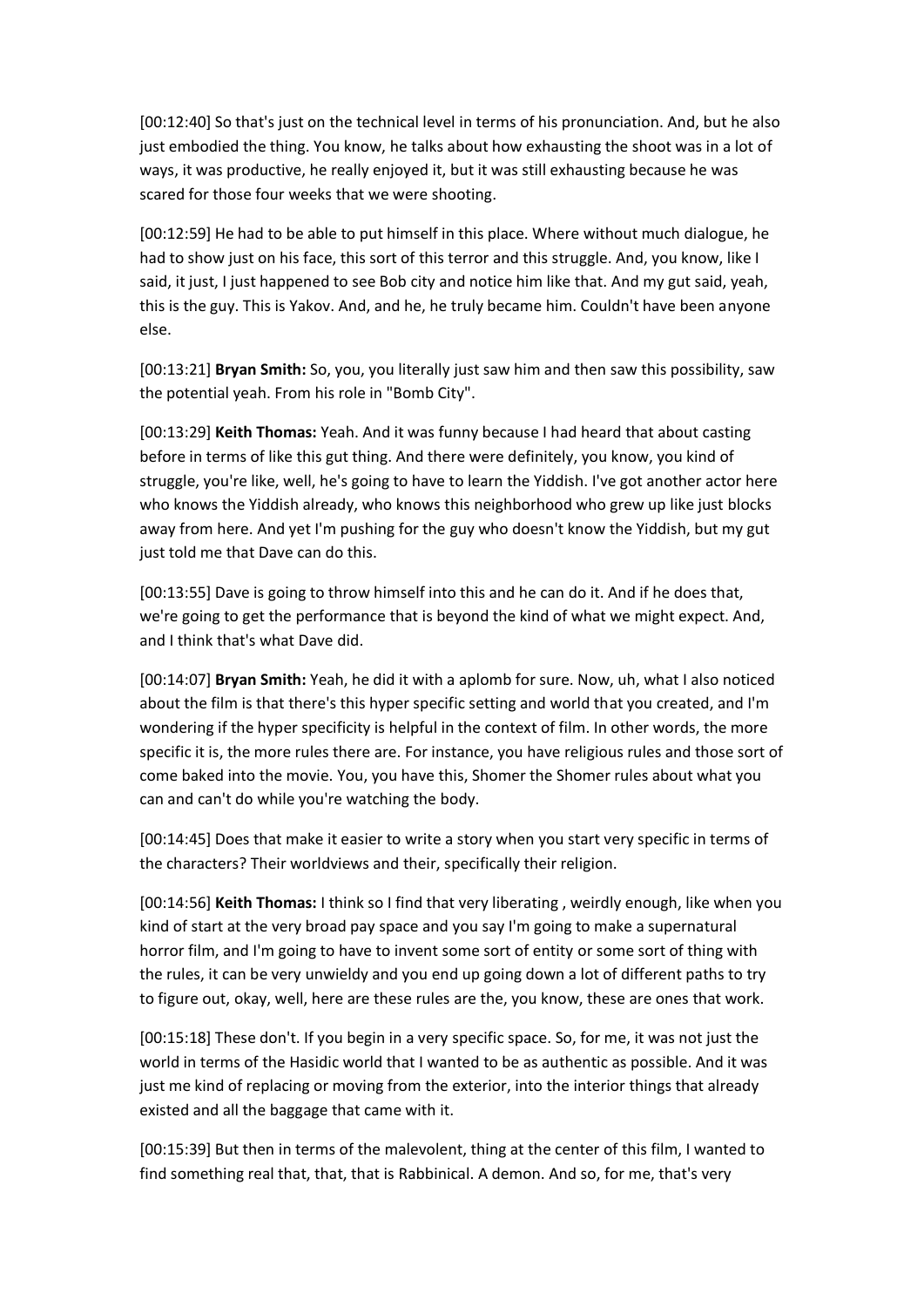helpful. A, the stuff comes with its own history. And B it kind of has its own rules that you are able to work within rather than kind of making them up.

[00:16:02] Obviously we had to make some stuff up. I had to kind of create the look of the Mazak, the demon in the film, but it's also very helpful just in terms of production for actors, you know, we, that house that we were in a real house. It was very important that everything in that house be as authentic as possible to that world down to stuff.

[00:16:21] You don't see there's stuff in drawers. And you know that that's important to me that, that Dave, if he was in a scene and opened a drawer, he wouldn't be taken out of the scene by looking in there and seeing like a Domino's flyer. You know, it'd be very specific to the world that whatever's in there. So that sort of world-building, I think is crucial to getting the atmosphere, getting the performances, but also just kind of setting up the type of story you're telling.

[00:16:49]And I prefer that sort of like taking from a real-world place and bringing it into the supernatural then kind of just whole cloth making something up and attempting to pull it off because that's years and decades, even of work, go into trying to make something that's going to feel real.

[00:17:05] **Bryan Smith:** So the next question I have pertains to the characters that you choose to be your protagonist and antagonist in a feature like this, and also in a short, like "Arkane" where I find, and this is my observation, and maybe it's just me and I'm projecting, or maybe it's a universal truth, but I find that when you have really old people or really young people, that it adds a layer of terror to a narrative potentially, because I think the older you get, the less predictable someone is, and same thing with kids, like in "The Exorcist", I think she was 12 years old at the time where she's possessed, but she's very unpredictable even when she's not possessed because she's a child and she doesn't know all the rules yet. And then, and then you have this elderly person who's kind of in the sunset of their life and maybe they're going through dementia or whatever. But they're unpredictable too. Did you think about that as you were writing this feature? Is that something that was conscious or not in your mind at all?

[00:18:10] **Keith Thomas:** No, it was definitely conscious. And I agree with you. I, I am attracted to that kind of, you know, the, the difference, the kind of counterbalance of youth and age and the psychology of it. And at the same time, it came from a personal place. I think that's why you see it in "Arkane" and in "The Vigil". In that in my career as a clinical researcher, before I embarked in filmmaking, I did for part of it, I did a drug studies in nursing homes. And so I spent a lot of time with Dementia and Alzheimer's patients; and so I witnessed firsthand kind of if you're visiting somebody every month, over the course of a year, and they're in serious cognitive decline. You end up seeing this kind of fascinating and tragic sort of change in somebody. And for me, a lot of that work showed just how fragile an identity is and a personality, which is very scary because we tend to think of ourselves as who we are, and that that's unshakeable that this is who I am because of my history.

[00:19:16] But if you take away your history, who are you, if you take away your memories, who are you? How do you know? And so. That aspect, you know, for me is just something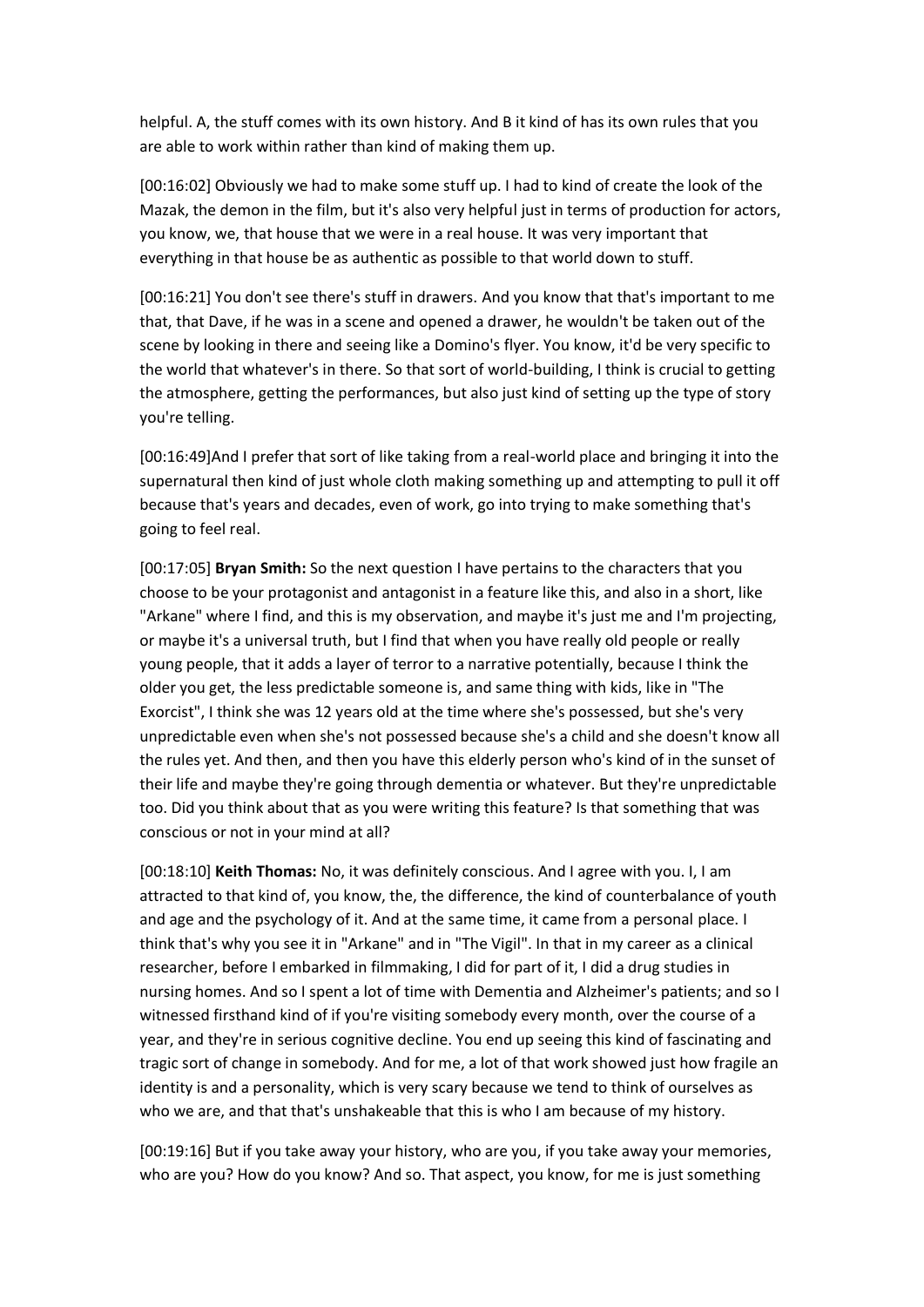that was always kind of a source of both fascination and fear. And I thought that'd be, you know, I will, I have to exploring that. And so, if you have a character like that, who is unreliable because they are, you know, they've got Dementia or their mind is slipping.

[00:19:40] And you team them up with somebody who is not the person, who's the stable one to help them. You turn someone who is also at the kind of edge themselves in terms of figuring themselves out. Like that's an interesting crisis to be put in. And so that's where I thought, you know, in terms of "The Vigil".

[00:19:58] Hey, we're in a house. This, this guy who has his own struggles, who's trying to figure himself out. And the only other person that could potentially help him is not all there is, is kind of already left. So I thought, yeah, that would be really tense and make for an interesting dichotomy.

[00:20:17] **Bryan Smith:** Yeah. And then the prospective girlfriend too, trying to court him or flirting with him throughout the film. And then he can't even trust. Is it her? It's really unsettling. And I'm trying not to give too much away because I want the listeners to go in, like I did with zero expectations or understanding of, of what's going to happen.

[00:20:38] As you may have noticed there are great resources and advice mentioned in all our episodes. And for many of them, we actually collect all of these resources for you in one easy place. Our newsletter, you can go to dream path, pod.com/newsletter to join. It's not fancy, just an email about each week's episode, featured artists and resources to help you on your journey. Now back to the interview.

[00:21:03] So I understand that this was in post-production during the pandemic, or at least was going to potentially be released during the pandemic. And now we are coming upon a theatrical release, or I guess I'll put that in quotes, "theatrical release", right. But streaming release. And when can we see the film streaming?

[00:21:23] **Keith Thomas:** Yeah. So, it'll be released on February 26. That'll be both VOD kind of on demand through cable suppliers and, you know, w whatever place you rent movies online, and also some theaters that will have a theatrical arm to it.

[00:21:38] You know, right. The world's been turned upside down and it's interesting with the film coming out now, it's just a very different place than it was originally. It was going to be released early in 2020, shortly after South by Southwest, where it was going to premiere, which of course canceled. So, yeah, we're finding it in a very different world. And in a world interestingly enough, when we shot the film, I think, you know, contained horror has always kind of been a thing, but it feels like today people understand being trapped in a house better than they certainly did before.

[00:22:08] **Bryan Smith:** Yeah. We're living in a contained horror. I mean, all of us at the same time. Right. So, you think it's a Renaissance happening right now though with horror films in general?

[00:22:18] **Keith Thomas:** We've definitely seen a lot of really fascinating stuff coming up in the last 10 years or so. It's kind of, one of the reasons I've been attracted to horror for a long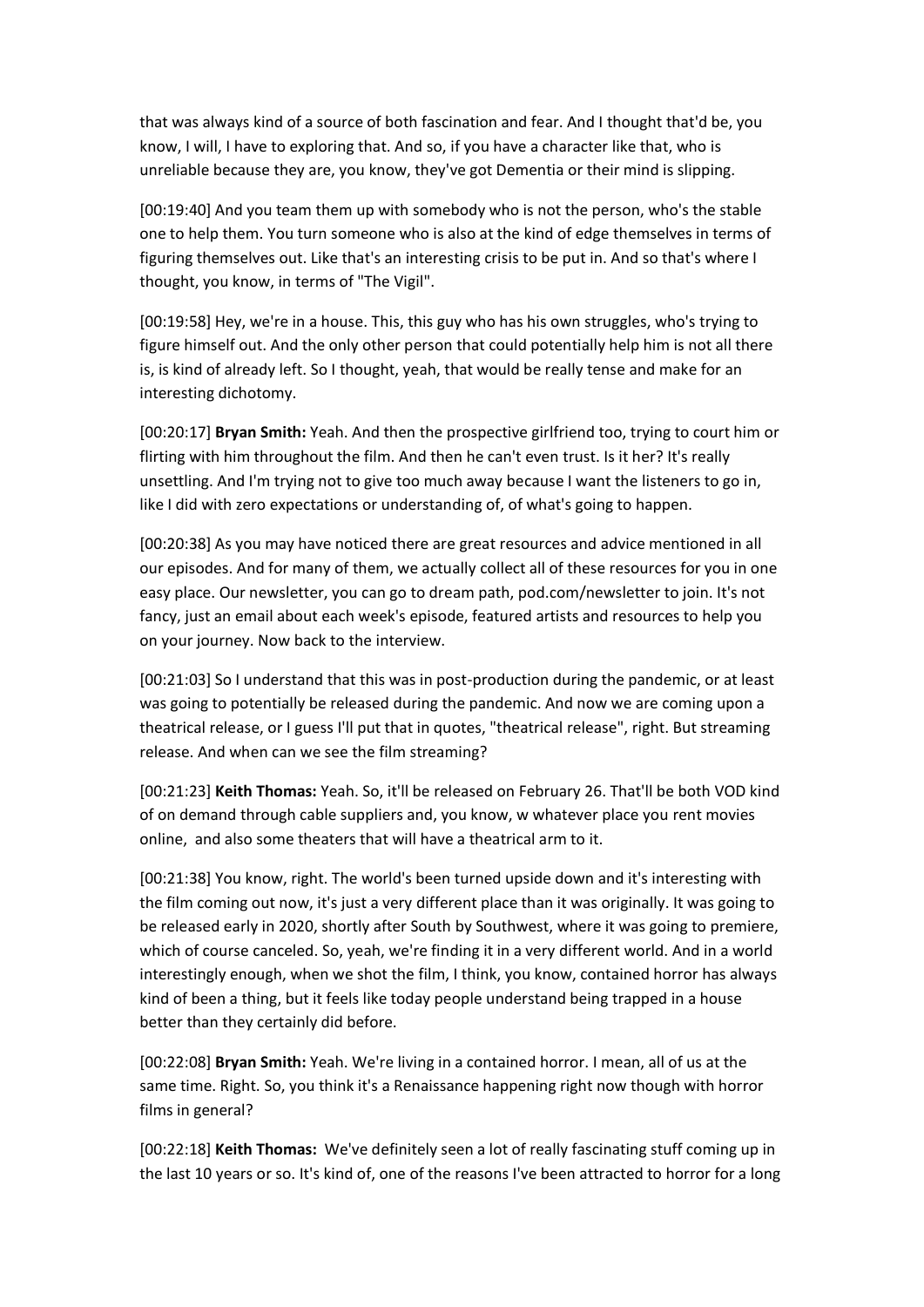time was horror was a genre in which you could do a lot of different things. You know, it's, it's similar to comedy in the sense that, uh, you know, as long as it's funny, kind of no matter, you know, you could do whatever you want in a comedy.

[00:22:39] As long as the jokes are landing, you can explore all sorts of things. And in horror, it's similar. And I feel like today's audiences are really hungrier than ever before for kind of glimpses into worlds they may not be familiar with and not in terms of, you know, outer space, but you know, worlds here on earth and communities here on earth and stories from that perspective.

[00:23:02] **Bryan Smith:** "Midsommar" maybe is a good example of that.

[00:23:05] **Keith Thomas:** Yeah, exactly. You know, and, and "Get Out". And, uh, you know, these stories, "The Witch", for example, as well, but stories where the engine of scaring an audience of the thrill ride. Is the same, but you are, they're more open as long as it's scary. They're more open to getting into.

[00:23:27] "Okay. Yeah. I didn't know that" or "that looks interesting". This feels different and new. Even if some of the tropes of the horror film are the same, you know, in terms of. You know, what's happening. There's some familiar framework, but you can really explore other, you know, other perspectives in a way that I think a lot of genres you can't, it's, it's difficult. So horror is very open to that and very flexible.

[00:23:51] **Bryan Smith:** Yeah, I love that about horror films and, and also, I don't know, psychological thrillers too, but "Midsommar", I wouldn't call that a horror movie necessarily.

[00:24:00] **Keith Thomas:** Right.

[00:24:01] **Bryan Smith:** But it does drop you into a world. You know, nothing I seen about you've never heard about before and similarly with "The Vigil", I think probably, yeah. 95% of the audience is probably going to be. Like, wow. This is just as foreign to them as "Midsommar"'s world would be because that community is pretty insulated, and you really don't know a lot about that community.

[00:24:27] **Keith Thomas:** Yeah. Yeah, they're very, what's I find fascinating about the community is that they are this right, very insular community, they speak their own, you know, their language. They're not into it acting so much with the secular world. And yet they're living in the largest city in the United States. You know, this is a community that is right there in Brooklyn. Which is fascinating because you can, you know, be in the community, they walk a few blocks and you're out completely, you know, it's, it's this thing that's very tight knit and yet very of its own time and place. And so, it's interesting seeing how much interest there has been in the Hasidic community with shows like unorthodox and things kind of appearing where there's, I dunno, I dunno where that comes from. I don't know why suddenly there is this huge interest in it, but it seemed to me we'd never seen a horror film set there. We'd never seen a horror film kind of deal with these sorts of things. So it felt like a unique opportunity to kind of dive in to something that I was somewhat familiar with or familiar enough that I could write about it.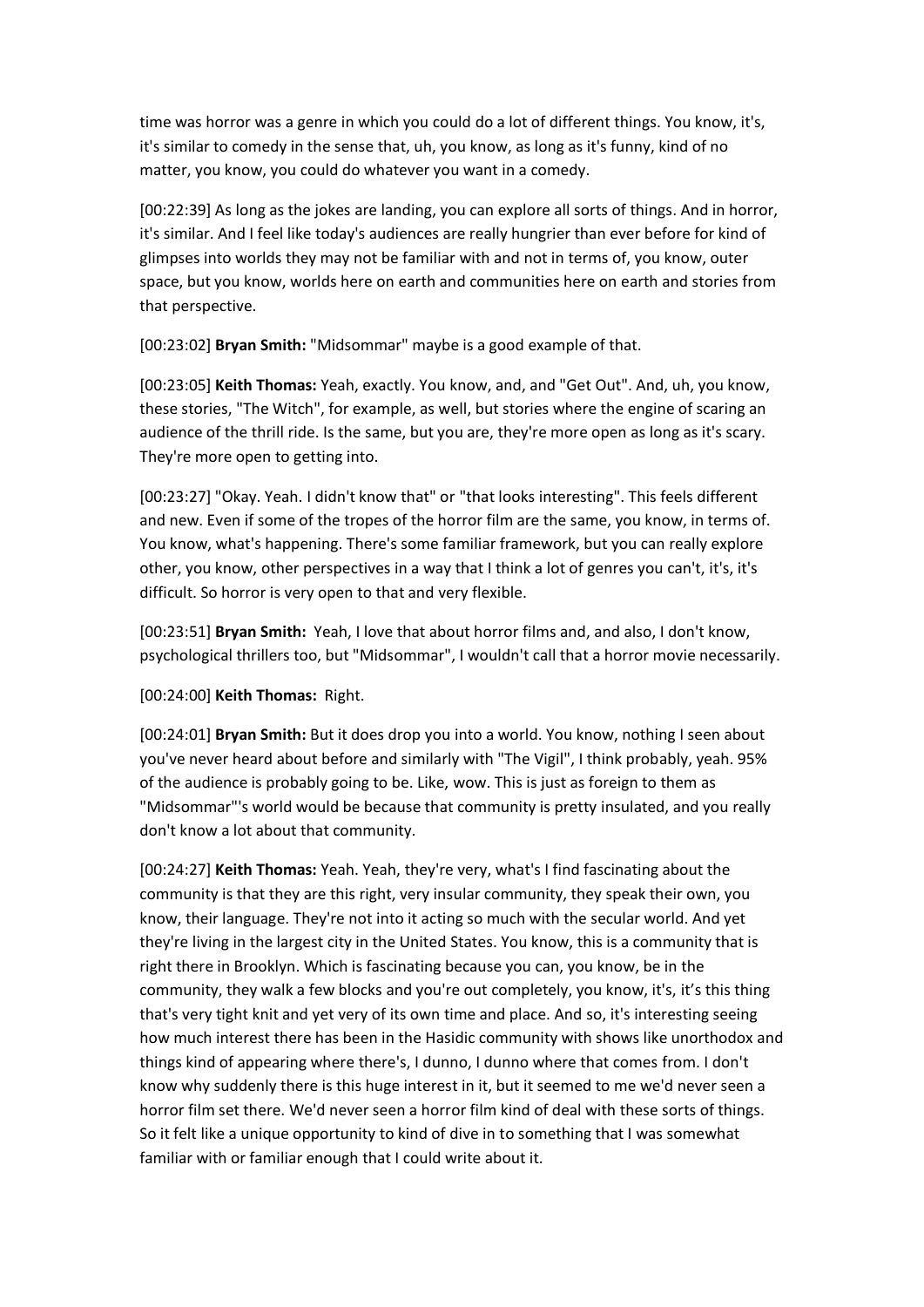[00:25:25] **Bryan Smith:** I'd like to ask you one more question before we move on to other projects about "The Vigil". Now there's a hate crime element to the film that is pretty compelling involving a small boy, and I'm wondering if you felt like you needed that plot point to add an emotional element or at least get to know this protagonist a little better and understand his perspective of why he may be, I guess the trauma that he's coming into the scenes with.

[00:25:58] **Keith Thomas:** Yeah. You know that sort of developed out of this idea of why would somebody leave? Like why leave the community? What's a, what's a cinematic interesting angle on that. And there are, of course, many of, you know, many different stories. I spoke with lots of different ex Hasidic people about why they left and what those stories, when you see some of those people in the movies, certainly in the beginning, when they're all sitting around a table, all of those folks, you know, with a couple exceptions are ex Hasidic and left for various reasons.

[00:26:26] So I had to come up with something that was cinematic in terms of visceral in that it was powerful enough that it would make somebody leave, that they didn't feel like they were getting what they needed. And they had to look somewhere else at the same time. It was something that I witnessed myself. So it came from a real space.

[00:26:43] When I lived in New York city, I saw an incident similar to this. It was not as extreme. It did not end the same way, but it was shocking. And, you know, in some ways it's me exercising my own personal demons because when I witnessed this, I was frozen. I didn't do anything about it. It was on a busy street.

[00:27:01] No one did anything about it. It happened. And then everyone just kind of moved on , and I felt really guilty about it that I didn't stand up for this child in this sort of incident. And so as part of this is me sort of exercising my own demons in terms of carrying around the guilt, overseeing that, even though it was many, many years ago.

[00:27:20] **Bryan Smith:** Wow.

[00:27:21] **Keith Thomas:** So, so yeah, so you kind of has multiple angles, uh, in terms of how it got there.

[00:27:27] **Bryan Smith:** Now I understand that Stephen King watched "The Vigil" and has anointed you, or are at least approved of you being attached to a remake of "Firestarter". Yes. So how does that feel to have that type of validation from a giant in the horror world?

## [00:27:45] Like Stephen king?

[00:27:46] **Keith Thomas:** Yeah, no, I mean, it's great. It's, you know, one of those stories, we hear this a lot from filmmakers, but when I made "The Vigil", I was just trying to make the best movie that I could given what I had. And I had a vision for the film in my head, and I tried to come as close to realizing that vision is as possible, but I had no expectations beyond that.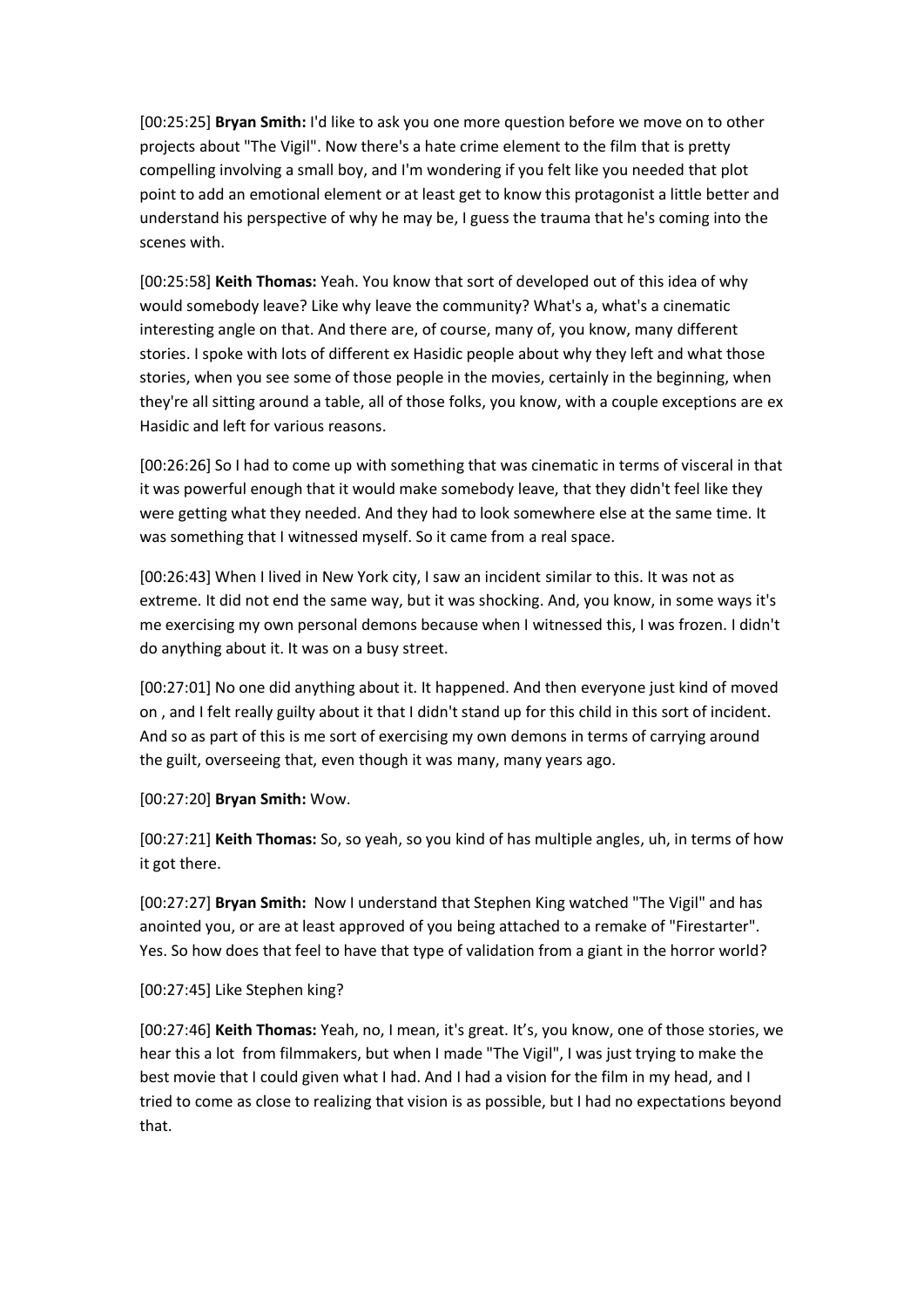[00:28:05] It wasn't like, okay, this is I'm going to make this movie. And then I'm going to move on to this thing. And then this thing, and I just get, you know, whatever. So everything that happened afterwards in terms of getting it to Toronto international film festival and, you know, getting the attention of folks, like Jason, Blum and Blumhouse, um, and then being, you know, first discussing "Firestarter", um, and then, you know, being attached to "Firestarter" and we're hoping to film it this year.

[00:28:29] That's all been, been incredible. And at the same time, you know, I've been offered a lot of different projects after "The Vigil" had its premiere, but "Firestarter" was one that, again, this spoke personally to me, it was a book that I read as a kid. It was one of the first Stephen King books I read. And again, it had had a lot of these personal connections.

[00:28:49] Like I said, I was in clinical research and did drugs too. The core of "Firestarter" as a drug study, the lot six study that goes all sorts of awry and essentially gives birth to Charlie, the pyrokinetic kid. So, you know, I knew that world and there were just so many different ins. So yeah, it was, I never expected it, but it's been really exciting and even more what's been great about it is the, you know, Blumhouse and universal trusting my vision for what "Firestarter" my kind of version of "Firestarter" could be that I think is both very, very true to the book, but different that that's going to feel fresh and new in terms of, you know, what you'd expect in a, in a fire starter adaptation.

[00:29:34] **Bryan Smith:** Are you going to bring back, uh, drew at some capacity?

[00:29:37] **Keith Thomas:** You know, I can't say, but I think , you know, we've got a really amazing cast.

[00:29:44] And, you know, it's, it's one of those things where the sort of the thing that I liked most about making "The Vigil" is the, the tension and kind of this visceral sort of emotional thing. And that's very much true in "Firestarter". I think you could, you could easily look at kind of on the surface of "Firestarter" of a little girl being chased by the shop.

[00:30:04] On the run with her dad for a large portion of it, but there's a lot of meat there too. There's a, there's a very, sort of fascinating emotional core of the movie, which is about Parenthood, about how you raise a child. So they don't become a monster hand. And in reverse, how do you as a child navigate Parenthood when, when your parents are on the run and you were kind of living in this underground life.

[00:30:29] **Bryan Smith:** So, tons of great stuff in it, So this is a studio film then for the universals involved. Okay. So, you went straight from indie horror filmmaker to big budget studio filmmaker. How does that feel?

[00:30:44] **Keith Thomas:** You know, it it's here's so here's the nice thing about it is it's not, it doesn't feel at least so far as that much of a leap because either the way Blumhouse operates is they really let the filmmaker's kind of vision guide them in terms of it. So, it feels more Indy in the sense of kind of how it comes together, even though it has a studio distribution, a studio backing it, you know, the studio, very involved in the property and kind of what this film looks like. It's still small in the sense that you know, there's a lot of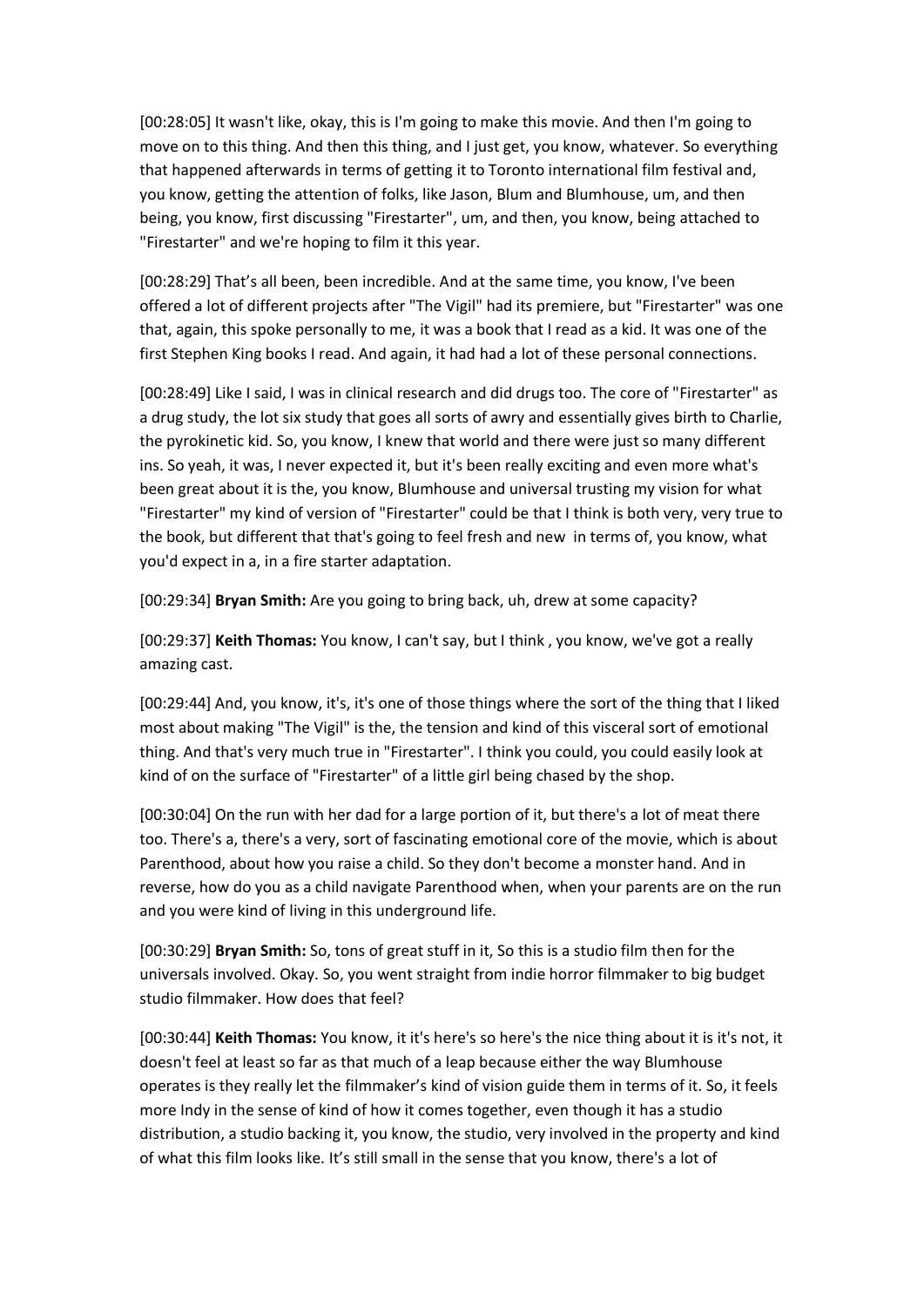filmmaker control in terms of the look and the feel and what we're going for and you know, maybe taking some risks, which, which I love.

[00:31:25] **Bryan Smith:** Is that what Blumhouse offers to the equation is that that sort of small house indie feel because that's my impression and looking at, I don't know much about Blumhouse, but they just have this vibe of being an indie film, like love of horror movie operation.

[00:31:43] **Keith Thomas:** Yeah, an indie film operation that is just, you know, really excited by interesting stories and has found a lot of success in horror, and kind of pushing horror in new directions. So yeah, you know, you definitely get that feel in terms of. It's very much kind of one-on-one, it's not so much a, a machine as it is just very committed people who want to make the most interesting kind of best stories that they can and work with people who share that sort of enthusiasm. So, you know, a good, a good partnership for sure.

[00:32:16] **Bryan Smith:** So, for folks who are trying to break into the film world, I understand that you did not go to film school, correct.

[00:32:22] **Keith Thomas:** Right, right.

[00:32:23] **Bryan Smith:** And you just started writing screenplays. At least that's what I gathered from prior interviews. So, tell my listeners if you could, and we were running out of time, but what advice would you give them?

[00:32:35] If they want to make films and write screenplays and get their foot in the door in this world?

[00:32:43] **Keith Thomas:** Yeah, my advice is probably don't follow my path because I took a super circuitous, very weird path to get here, but for me, so I wrote scripts for almost a decade, most of which, you know, you were never made into anything certainly that you'd know or recognize, and while I got paid for that work, it still wasn't the, you know, getting to the state that I wanted to be at in terms of actually becoming a filmmaker. So for me, it was making something. The key was making "Arkane". The key was kind of putting my money where my mouth was and, you know, making a short film doesn't actually cost that much.

[00:33:24] You can do it, especially with today's technology for very little. It's the idea, it's the execution that, that takes, you know, a lot, but you know, if you make something that is true to what you, your vision. That isn't you just mimicking things. You've seen your favorite films or scenes that you're stitching together as a fan of other work, but as something that you have to make, something that you are driven to make that it's, you know, you're kind of, it's possessed you and you have to create this thing.

[00:33:55] If you take the time and look. Your first script, you have all the time in the world. There's, nobody's waiting for you to deliver for your first script, rewrite it to death, get it perfect before you show it to anybody. And the same goes for, you know, making your first short. You have all the time in the world to get it ready.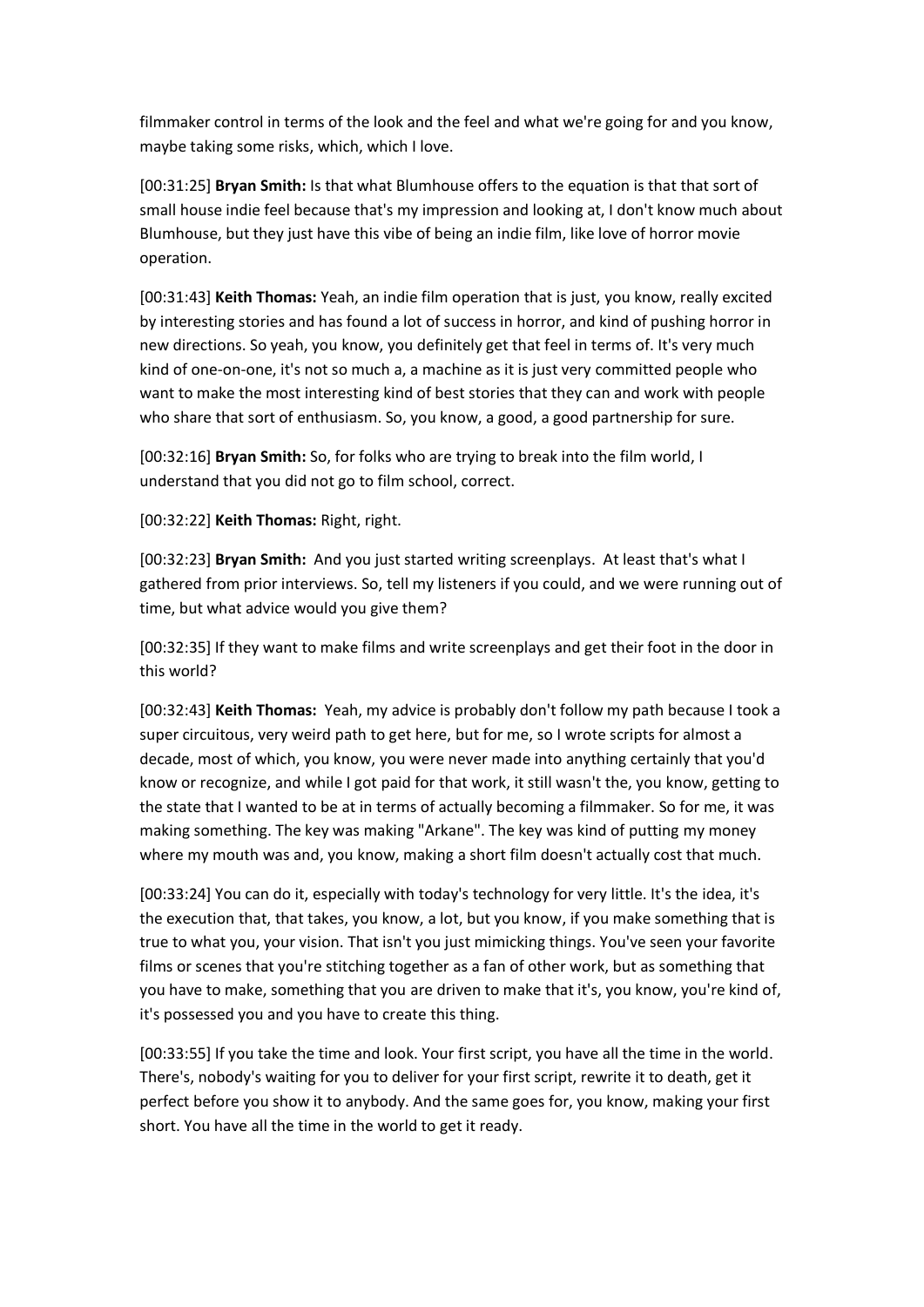[00:34:12] Don't bother shopping things around or sending things until it's ready and then just go there and make it actions speak louder than words in this industry. More than any.

[00:34:22] **Bryan Smith:** Now for listeners who are interested in seeing your first film project "Arkane", go to YouTube. It's "A R K A N E". Very easy to find on YouTube.

[00:34:32] It's like seven or eight minutes long. Yeah. And it was gripping. I mean, I have to be honest with you. I'll be very honest with you, Keith, when people send me links to their shorts, I have this sense of dread because there's so many really bad shorts out there and that's not because of their bad filmmakers. I think it's just really hard to pull off something that is a compelling narrative in that short period of time on the budget that they have. So what was your budget on "Arkane"?

[00:35:01] **Keith Thomas:** So "Arkane" all told was I think 15,000, which, you know, it was sizeable. We had a crew and we had lots of Dolly tracks and a pretty good camera and you know, a lot of stuff, but, you know, and, and, and the other thing I'd say is that's 15,000 I'm not getting back right now, buying a short film.

[00:35:20] **Bryan Smith:** Right.

[00:35:20] **Keith Thomas:** But it paid off in "The Vigil" and it paid off in "Firestarter". So it was worth it. You know, I had convinced my wife to let us to let me use some of our savings for that. And she, you know, her reaction was yeah, that you, we can do it, but you better do it right.

[00:35:37] You'd better get it right. Yeah. And you know, for what it is, it was effective, and it did what it needed to do. And it kind of staked my claim in terms of like, okay, this is, this is me. This is my voice. And luckily people responded to it.

[00:35:53] **Bryan Smith:** And that's what opened the door to "The Vigil" then to be able to make "The Vigil"?

[00:35:56] **Keith Thomas:** Yeah. Essentially, that's what had happened. I had, you know, I had had representation as a screenwriter and I'm a novelist as well. And so I kind of had these inroads, but I wasn't getting what I wanted. And so I kind of stripped everything away and I made "Arkane" here in Colorado where I live with an entirely Colorado crew and then when it was done and it was ready, I sent it back to the connections I had in Hollywood and I don't know what I'm not talking like super famous people. I'm just talking, you know, people who worked as execs or whoever at various companies. And through that, yeah. "Arkane" is how I met my manager. And then that is how I met the producers, of "The Vigil". That's how I made "The Vigil", my agents, and then "Firestarter" and beyond. So. Yeah, well, that was it. It was just though that eight-minute short film was basically worth 10 years of screenwriting that I had done.

[00:36:50] **Bryan Smith:** Amazing. Mm. So do you consider the short, well, any short of this caliber, like "Arkane", I mean, it looks like a big budget film for seven or eight minutes. Do you consider this to be kind of a business card in terms of like, here's my street cred, like, look what I can do?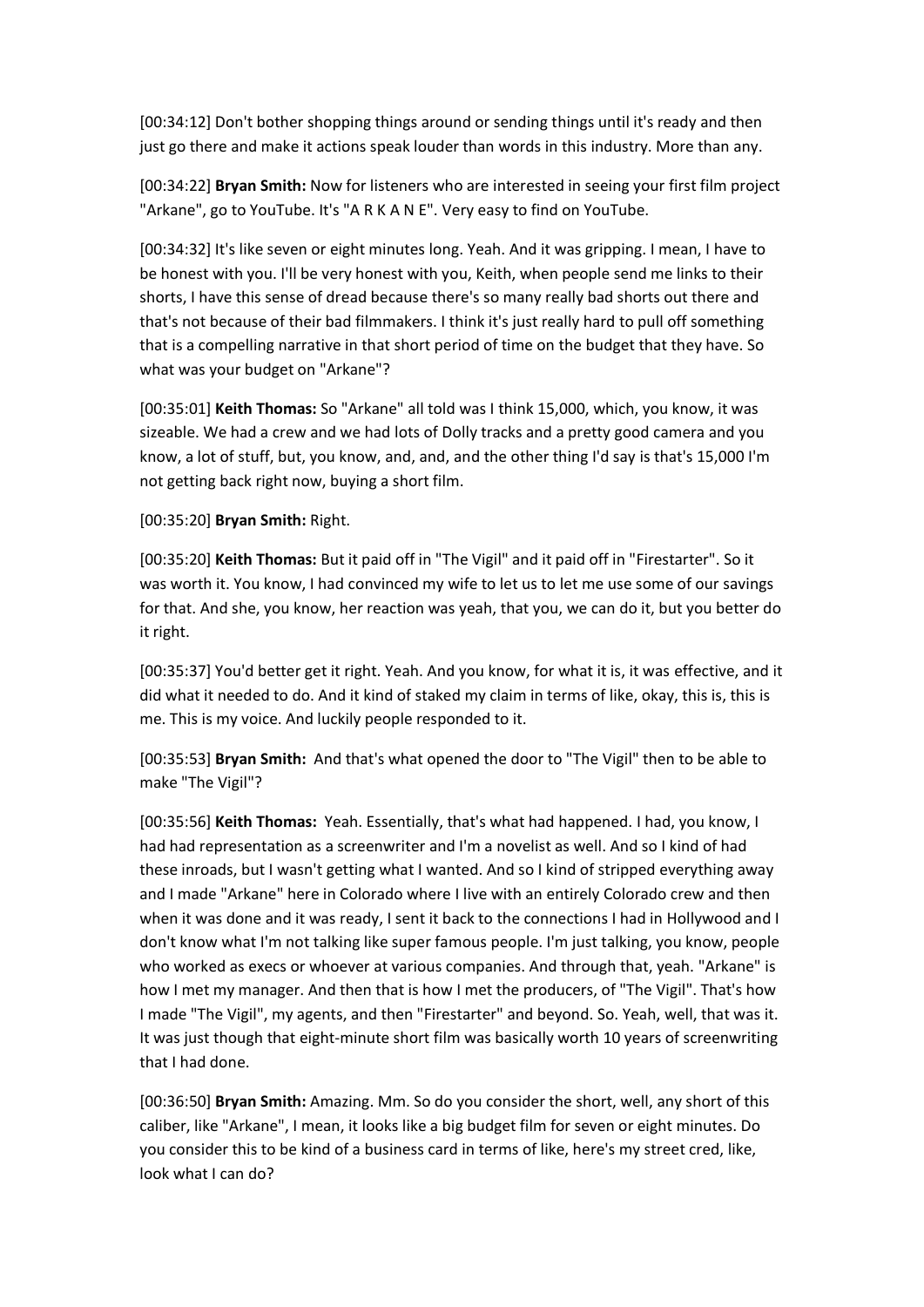[00:37:07] **Keith Thomas:** Yeah.

[00:37:07] **Bryan Smith:** You gave me the tools.

[00:37:08] **Keith Thomas:** Yeah. And you know, it's, it's amazing. It's, it's, you know, it kind of ebbs and flows where this becomes a kind of thing, but I've seen short films that are two to three minutes long, like very short that are not in festivals that are made entirely as calling cards. And that have been, have been a hundred percent effective.

[00:37:28] For me, I didn't go to film school. So, I really, outside of screenwriting, I didn't know how things work. So it was, you know, there was a lot of on-set learning for me in terms of being a producer and a writer and director of "Arkane" and kind of just figuring out the ropes and I just dove into it for six months and, you know, for a two-day shoot, but got that.

[00:37:47] But, you know, for folks who have gone to film school who understand production and know how these things function. Yeah. That can be the calling card. You know, I've taught at film school and, you know, if your thesis or whatever you make kind of that, that should be it. Like you've got the opportunity right there.

[00:38:05] You know, the school's paying for it. You've got the, the equipment that should be your calling card. And you can use that.

[00:38:11] **Bryan Smith:** When you were screenwriting, how did you find your community of people that you would use as mentors and just for ideas and bouncing ideas off of, and basically your tribe? Where did you find those folks being from Colorado?

[00:38:27] **Keith Thomas:** You know what it really came down to just one person, just a good friend of mine that I'd known for a while, who we had the same tastes who had gone to film school incidentally. And so I would, I'd bring him kind of some of my stuff and say, "Hey, what do you know? What do you think? You're the film school guy, you understand more of the structure stuff."

[00:38:45] And so it was both him educating me and then me kind of learning to. Take creatively what I had in mind and put it through that thing. So, no, I mean, he's still kind of my right-hand man today and I bounce everything off of him and that was it. It was just that just the one person. If I had been in LA, you know, most likely I would have gone to meetings and found folks at cafes.

[00:39:08] You know, you go to, you throw a rock in a cafe in LA, you're gonna hit us screenwriter. Um, so they're, there

[00:39:13] **Bryan Smith:** And a podcaster too.

[00:39:15] **Keith Thomas: A** Podcaster! Probably both.

[00:39:16] **Bryan Smith:** Yeah.